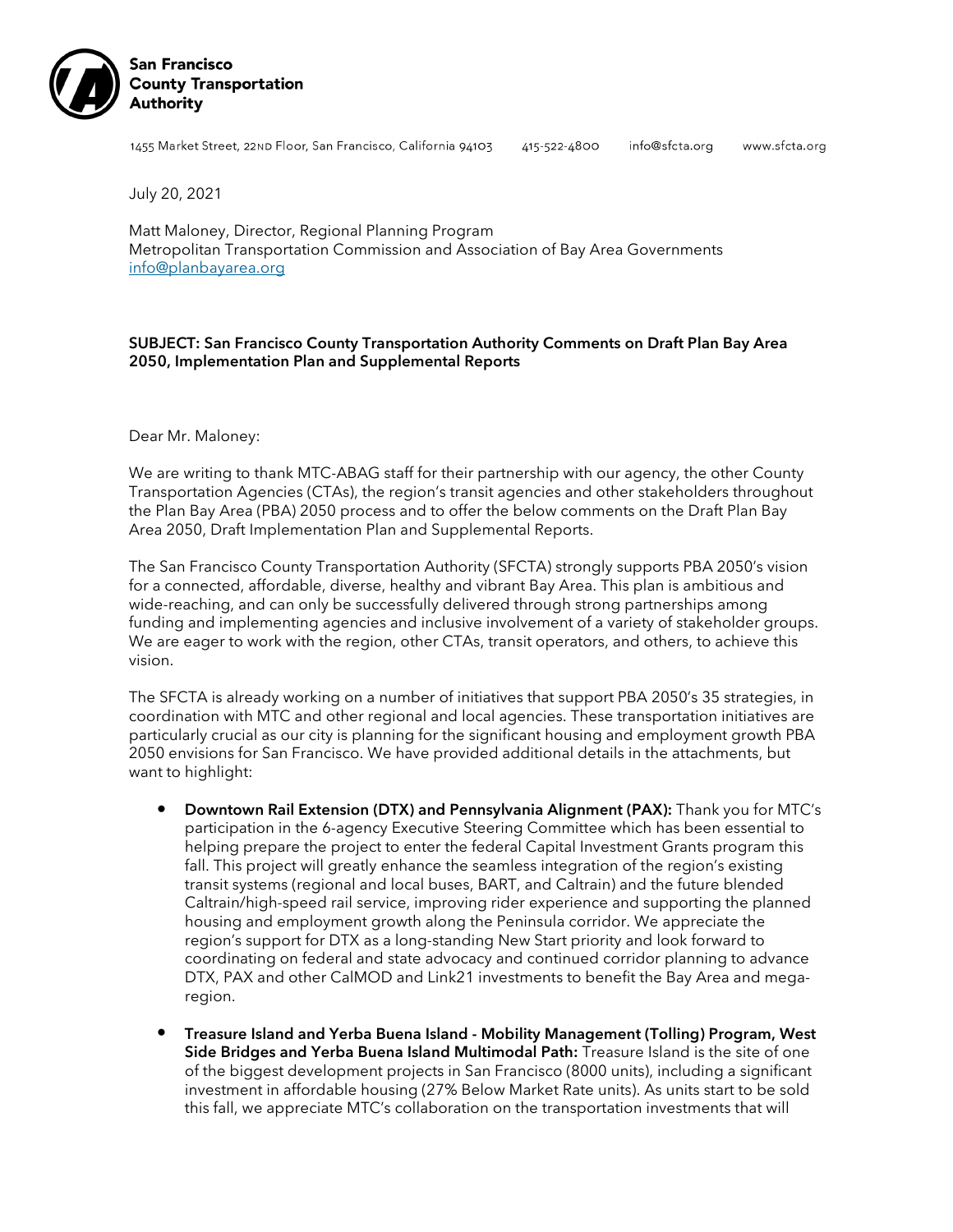

#### SFCTA Comments: Draft PBA 2050 **Page 2 of 14** Page 2 of 14

support this new housing, including the West Side Bridges retrofit, a safety and resilience priority to meet current seismic safety standards that is at 100% design and is ready for construction. We also appreciate partnering with BATA and MTC on the Yerba Buena Island Multimodal Path which will connect the Bay Bridge east span bike path to proposed new clean WETA ferry service between Treasure Island and downtown San Francisco, providing a near-term, zero-emission way to close the transbay regional bikeway gap. Another implementation priority is congestion tolling on the islands which will manage vehicle demand and support a 3-operator transit pass and affordability program. Thank you for your support of our federal RAISE grant and we look forward to continued joint advocacy to seek grant funds such as state SB1 and anticipated new Federal infrastructure bill and reauthorization grant opportunities.

- **Downtown Congestion Pricing and Coordination:** This has been a top performing project in multiple regional transportation plans, and we appreciate MTC's financial and technical support for this important planning phase. Equity is a key goal for this project, and we have expanded our outreach efforts this year to ensure that we are able to incorporate feedback from communities across the city and region. We have deployed innovative outreach strategies like co-creation workshops to have meaningful conversations with community members and wish to continue coordinating closely with MTC/BATA on this front, as well as on future integrated payment and customer support systems. We anticipate collaborating on state and federal advocacy should San Francisco elect to move forward with next steps following the completion of our study this winter. We look forward to collaborating on these and other aspects of MTC's upcoming All-Lane Freeway Tolling Study as well.
- **Muni Core Capacity Program:** As the region's largest operator and largest carrier of lowincome riders in particular, and a major center of growth for Plan Bay Area, we wish to emphasize the need to invest in SFMTA Muni's core system capacity, including Muni Forward, train control and facilities (electrification and rehabilitation). Thank you for working with SFMTA and other operators to meet the needs of essential travelers and support transit's continued recovery efforts. This includes funding state of good repair and Lifeline programs, as well as affordability and rider-supportive programs like Clipper Start, wayfinding and fare integration. We are hopeful that federal and state budget proposals will come to fruition and boost transit capacity in all of these areas, including bringing new operating funds to expand service.
- 101-280 Managed Lane/Express Bus Study and Northbound Shoulder Lanes: As described in the MTC Express Lane Strategic Plan, we are working in partnership with regional and state agencies to develop carpool or express lanes in the 101/280 North extension corridor. These will benefit Muni and SamTrans routes and potentially new express bus services for both operators as they connect Peninsula and South Bay travelers to and from downtown San Francisco. Like San Mateo, and as is being piloted elsewhere in the region, our program will emphasize combining HOV and transit priority with equitable access and affordability. We are conducting environmental reviews and hope to maintain the region's support for SB1 Congested Corridor and other state, regional and federal funds to implement the northbound shoulder lanes, when these funds become available.

Our detailed comments are attached and organized by Plan element: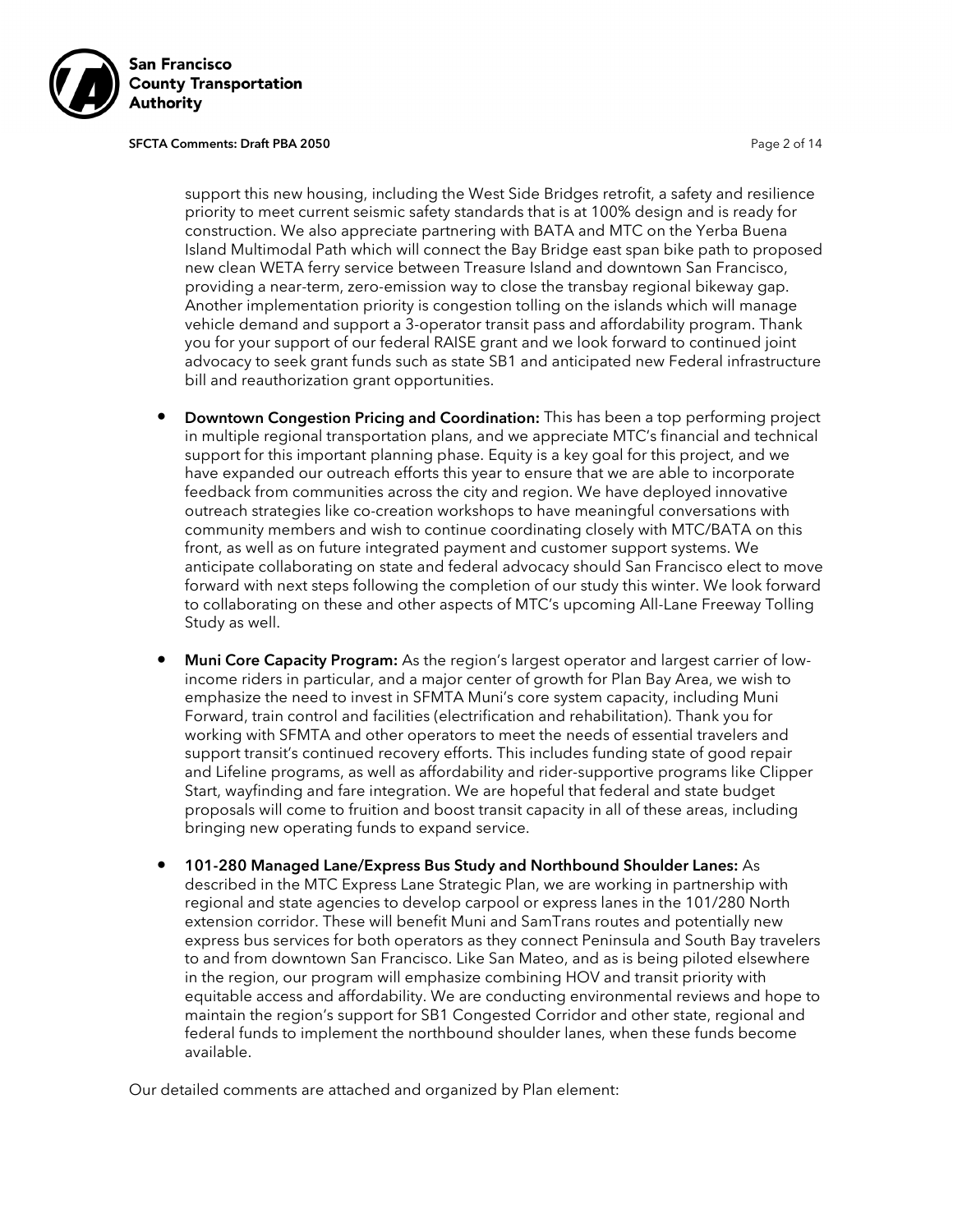

#### SFCTA Comments: Draft PBA 2050 **Page 3 of 14** Page 3 of 14

- Attachment A: Draft Implementation Plan Partnership Phase comments
- Attachment B: Draft Plan Bay Area 2050 Transportation Project List and Supplemental Reports comments

Thank you for the opportunity to comment on the Draft Plan Bay Area 2050, Implementation Plan and Supplemental Reports. Please feel free to reach out with any questions, and we look forward to continued collaboration on PBA 2050 and its implementation.

Sincerely,

Maria Lombardo

SFCTA Chief Deputy Director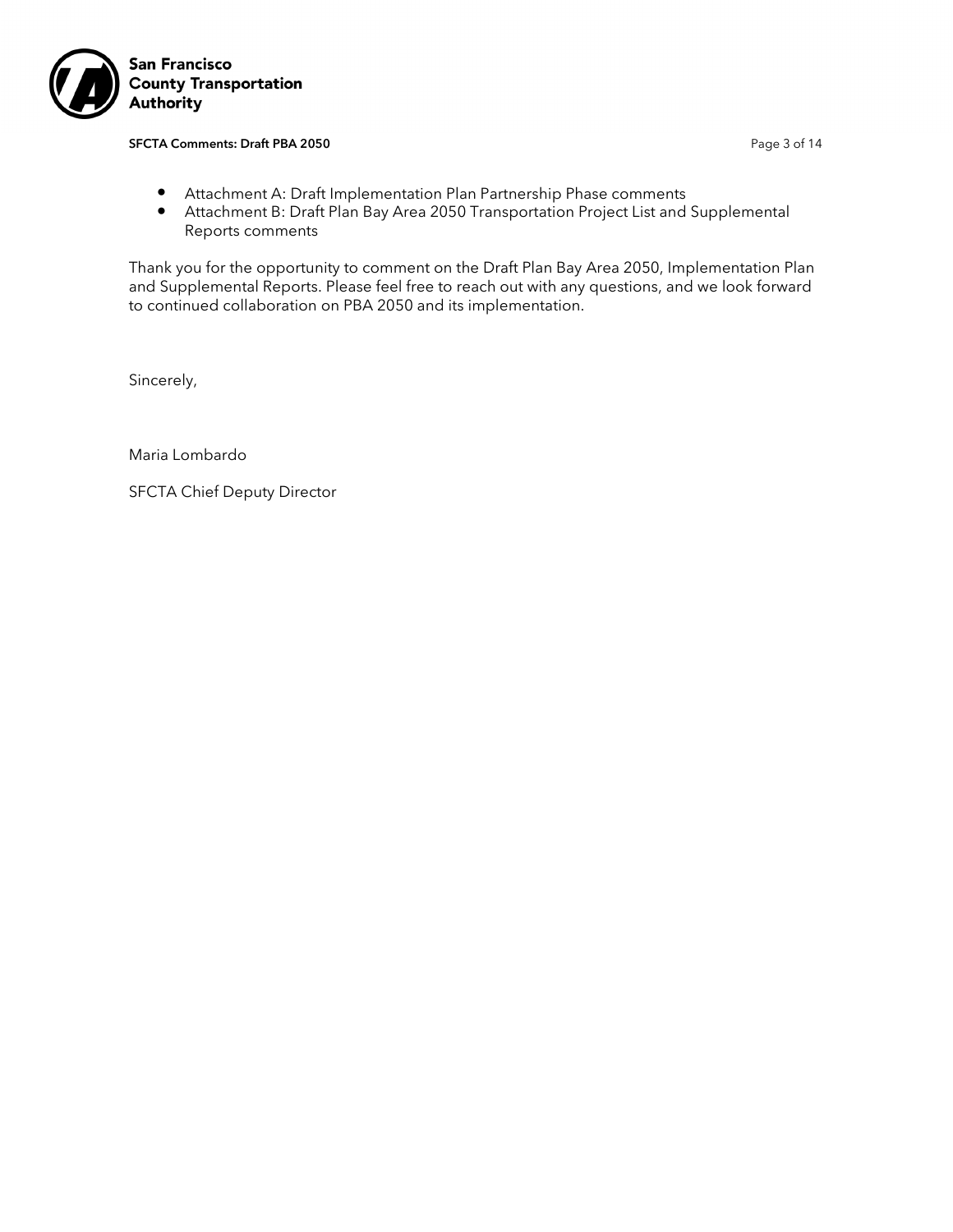

SFCTA Comments: Draft PBA 2050 **Page 4 of 14** Page 4 of 14

#### Attachment A: Draft Implementation Plan Partnership Phase comments

In response to MTC's guidance, we have organized our comments around PBA 2050 strategies, implementation plan actions, and the initiatives we are leading at the San Francisco County Transportation Authority (Transportation Authority).

1. Where do you see your respective organization as having a role in implementing the strategies identified in the long-range regional plan? Which strategies would you like to help implement and what kind of role would you expect to play in implementation?

In our role as San Francisco's congestion management agency, and as one of nine county transportation authorities in the region, we are key implementation partners for many strategies in the Draft Plan. We have identified below the role we expect to play for the selection of strategies we would like to help implement. These strategies are broad, and our role would vary depending on the specific implementation action. We have elaborated on this response in our comments on the implementation actions.

T1. Restore, operate, and maintain the existing system. The Transportation Authority expects to play a **partner** role.

T2. Support community-led transportation enhancements in Equity Priority Communities. Lead/Partner role.

T3. Enable a seamless mobility experience. Partner role.

T4. Reform regional transit fare policy. Support role. This includes the Regional Means-Based Fare Program which we strongly support.

T5. Implement per-mile tolling on congested freeways with transit alternatives. Partner role.

T6. Improve interchanges and address highway bottlenecks. Partner/Support role.

T7. Advance other regional programs and local priorities. Lead/Partner role.

T8. Build a Complete Streets network. Partner role.

T9. Advance regional Vision Zero policy through street design and reduced speeds. Partner role.

T10. Enhance local transit frequency, capacity, and reliability. Partner role.

T11. Expand and modernize the regional rail network. Lead/Partner role.

**T12.** Build an integrated regional express lanes and express bus network. Lead/Partner role.

**EN1.** Adapt to Sea Level Rise. **Support** role.

**EN5**. Protect and Manage High-Value Conservation Lands. **Support** role.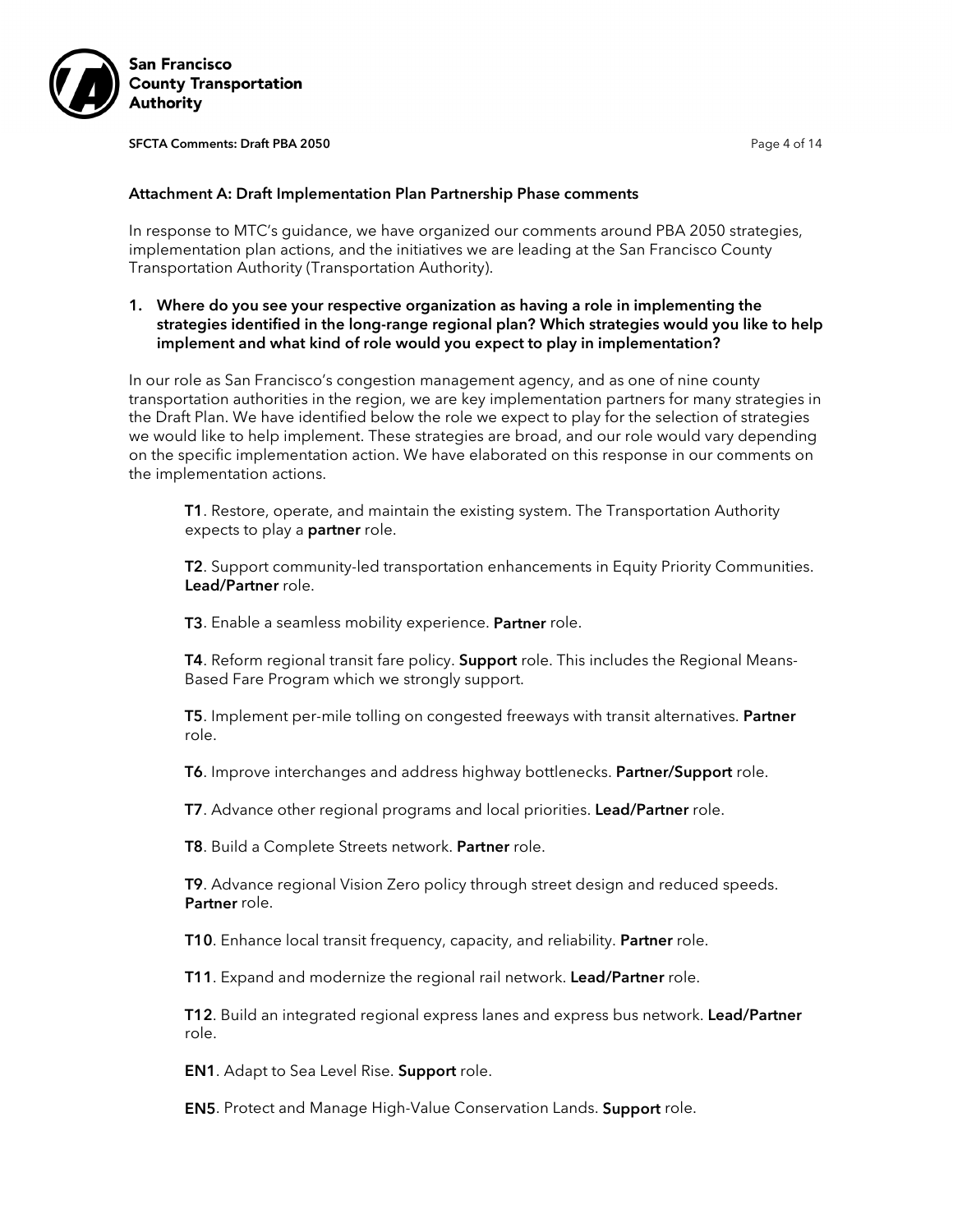

#### SFCTA Comments: Draft PBA 2050 **Page 5 of 14** Page 5 of 14

EN7. Expand Commute Trip Reduction Programs at Major Employers. Partner role.

EN8. Expand Clean Vehicle Initiatives. Partner role.

EN9. Expand Transportation Demand Management Initiatives. Lead/Partner role.

2. Which implementation actions identified in the Draft Plan Bay Area 2050 Implementation Plan do you support and wish to partner with MTC/ABAG on?

| <b>Draft PBA 2050 Implementation Actions</b>                                                                                                                                                                                                                                                                                                             | <b>SFCTA</b><br>desired<br><b>Irole</b> | <b>SFCTA comments</b>                                                                                                                                                                                                                                                                                  |
|----------------------------------------------------------------------------------------------------------------------------------------------------------------------------------------------------------------------------------------------------------------------------------------------------------------------------------------------------------|-----------------------------------------|--------------------------------------------------------------------------------------------------------------------------------------------------------------------------------------------------------------------------------------------------------------------------------------------------------|
| <b>Transportation Actions</b>                                                                                                                                                                                                                                                                                                                            |                                         |                                                                                                                                                                                                                                                                                                        |
| 1a) Seek new transportation revenues,<br>including for community-led<br>enhancements, fare reform, and a<br>regional means-based fare program, and<br>explore existing transportation funding<br>sources to support operations and<br>maintenance needs                                                                                                  | <b>Partner</b>                          | We would like to partner with MTC on revenue<br>measure and expenditure plan development. We<br>will be leading local efforts to develop new<br>transportation funding sources.                                                                                                                        |
| 1b) Coordinate the Bay Area's<br>transportation pandemic recovery with a<br>focus on fiscal stabilization and system<br>rebuilding                                                                                                                                                                                                                       | Partner                                 | We would like to partner with MTC on this effort,<br>as we work on funding at the local level to<br>support fiscal stabilization and system rebuilding.<br>We also support the transit operators as a co-<br>lead with MTC.                                                                            |
| 1c) Reassess Plan Bay Area 2050's<br>transportation element financial<br>assumptions in 2023 to better reflect the<br>region's post-COVID-19 financial<br>conditions                                                                                                                                                                                     | Support                                 | We support MTC updating the financial<br>assumptions and will provide input on our local<br>revenues and projects for the update.                                                                                                                                                                      |
| 1d) Implement the recommendations of<br>the Blue Ribbon Transit Recovery Task<br>Force, including those related to fare<br>policy, connected network planning, data<br>collection and coordination,<br>branding/mapping/wayfinding,<br>technology and mobile standards,<br>service coordination, and transit network<br>management reforms, among others | Partner                                 | Depending on the recommendations of the Task<br>Force, we would like to partner with MTC<br>particularly for fare policy, connected network<br>planning, data collection and coordination,<br>technology and mobile standards, and transit<br>network management reforms, potentially<br>among others. |
| 1e) Implement the customer-centric fare<br>payment and integration<br>recommendations of the Fare Integration<br><b>Task Force</b>                                                                                                                                                                                                                       | Support                                 | We support MTC co-leading with transit<br>operators, or the network manager, to implement<br>the recommendations from the Task Force.                                                                                                                                                                  |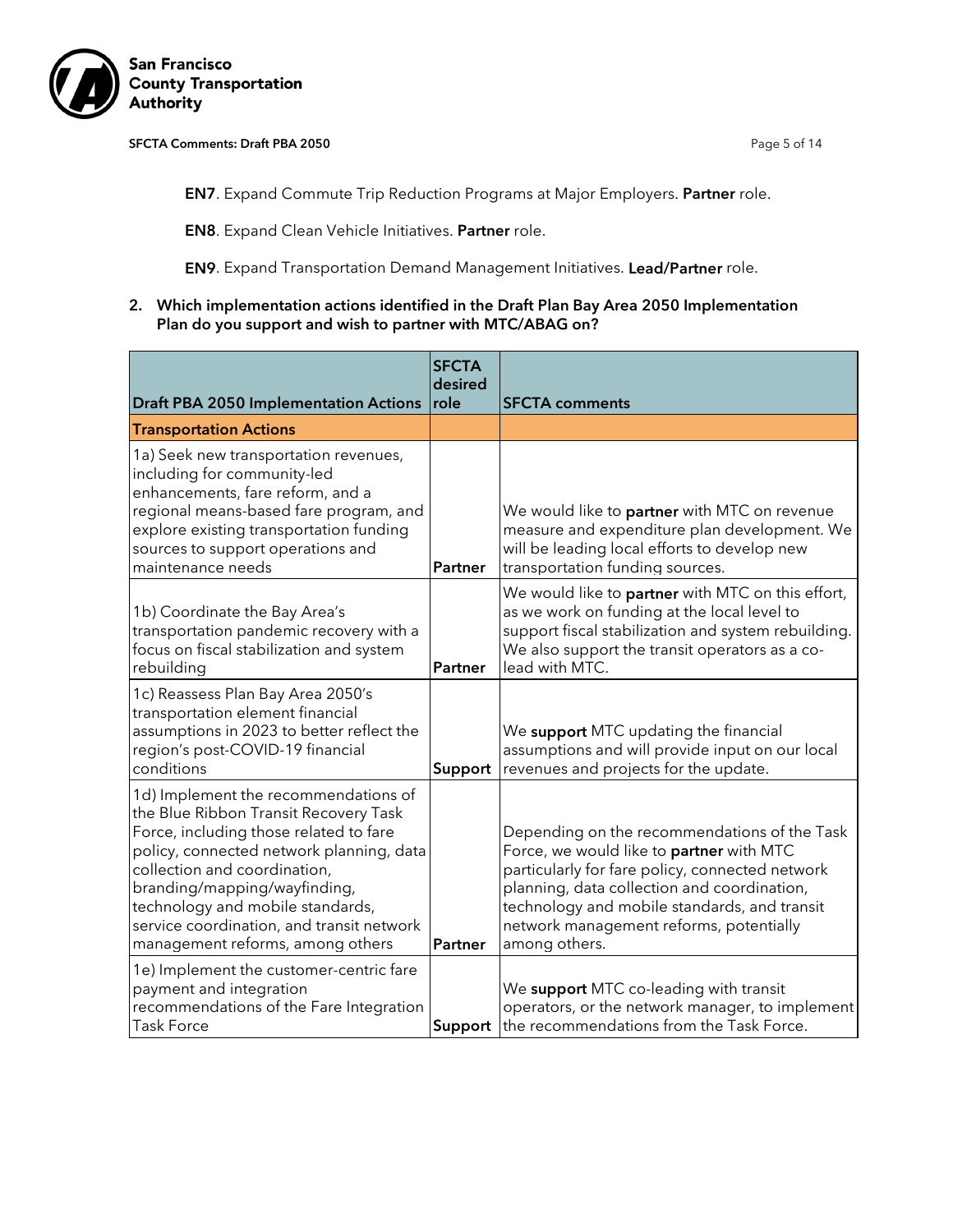

# SFCTA Comments: Draft PBA 2050 **Page 6 of 14** Page 6 of 14

| 1g) Continue and seek greater strategic<br>alignment of existing programs,<br>including Community-Based<br>Transportation Planning Program,<br>Clipper® START, FasTrak® START,<br>Express Lanes, 511, "Forward" Commute<br>Initiatives, and Connected Bay Area,<br>among others, to support the<br>maintenance, optimization, and<br>restoration of the existing transportation<br>system | Co-Lead                  | We would like to co-lead on specific efforts or<br>pilots, including San Francisco's Express Lanes,<br>the Treasure Island Transportation Program,<br>potentially Downtown Congestion Pricing etc.<br>We would like to partner with MTC to integrate<br>FasTrak and Clipper systems into a single<br>payment program, to facilitate MaaS<br>programs/mobility wallets, and particularly for<br>multi-modal means-based discounts and<br>incentives such as the "Forward" Commute<br>/ Partner Initiatives. |
|-------------------------------------------------------------------------------------------------------------------------------------------------------------------------------------------------------------------------------------------------------------------------------------------------------------------------------------------------------------------------------------------|--------------------------|------------------------------------------------------------------------------------------------------------------------------------------------------------------------------------------------------------------------------------------------------------------------------------------------------------------------------------------------------------------------------------------------------------------------------------------------------------------------------------------------------------|
| 1h) Identify strategies to equitably<br>advance roadway pricing through deep<br>engagement with key partners,<br>stakeholders, and the public                                                                                                                                                                                                                                             | Lead /<br><b>Partner</b> | We are leading the Downtown Congestion<br>Pricing and Treasure Island Transportation<br>Program which are both equitable roadway<br>pricing initiatives. We would like to partner<br>closely with MTC on any other roadway pricing<br>initiatives including the All-Lane Tolling study<br>recently funded by Caltrans. We look forward to<br>supporting MTC on this study, especially in the<br>areas of alternatives design and analysis and<br>stakeholder engagement.                                   |
| 1i) Update guidelines for the upcoming<br>cycle of the Community-Based<br><b>Transportation Planning Program</b>                                                                                                                                                                                                                                                                          | Support                  | We support MTC leading this update and<br>anticipate providing input to the process.                                                                                                                                                                                                                                                                                                                                                                                                                       |
| 2a) Seek new revenues for<br>transportation, including Complete<br>Streets and Vision Zero priorities                                                                                                                                                                                                                                                                                     | Partner                  | We would like to partner with MTC on revenue<br>measure and expenditure plan development.                                                                                                                                                                                                                                                                                                                                                                                                                  |
| 2b) Advocate for elimination of the "85th<br>percentile rule" for setting speed limits<br>and for authorization of automated<br>speed enforcement                                                                                                                                                                                                                                         | Support                  | We support this work, and have supported state<br>legislation authorizing these efforts.                                                                                                                                                                                                                                                                                                                                                                                                                   |
| 2c) Complete and implement the<br>recommendations of the Regional Active<br><b>Transportation Plan</b>                                                                                                                                                                                                                                                                                    | Support<br>/ Partner     | We support this effort, and would like to partner<br>on select projects and programs in San<br>Francisco.                                                                                                                                                                                                                                                                                                                                                                                                  |
| 2d) Continue and seek greater strategic<br>alignment of existing programs, such as<br>the Active Transportation Program,<br>Quick-Build Technical Assistance and the<br>Vision Zero shared data initiative, to<br>support complete streets and regional<br>safety efforts                                                                                                                 | Support<br>/ Partner     | We support this effort, and would like to partner<br>on select projects and programs in San<br>Francisco.                                                                                                                                                                                                                                                                                                                                                                                                  |
| 3a) Advocate for changes to state law<br>and federal regulations that will facilitate<br>piloting the conversion of general-<br>purpose lanes and part-time travel lanes<br>to priced facilities                                                                                                                                                                                          | Partner                  | We would like to partner with MTC to advocate<br>for changes to state law and federal regulations.                                                                                                                                                                                                                                                                                                                                                                                                         |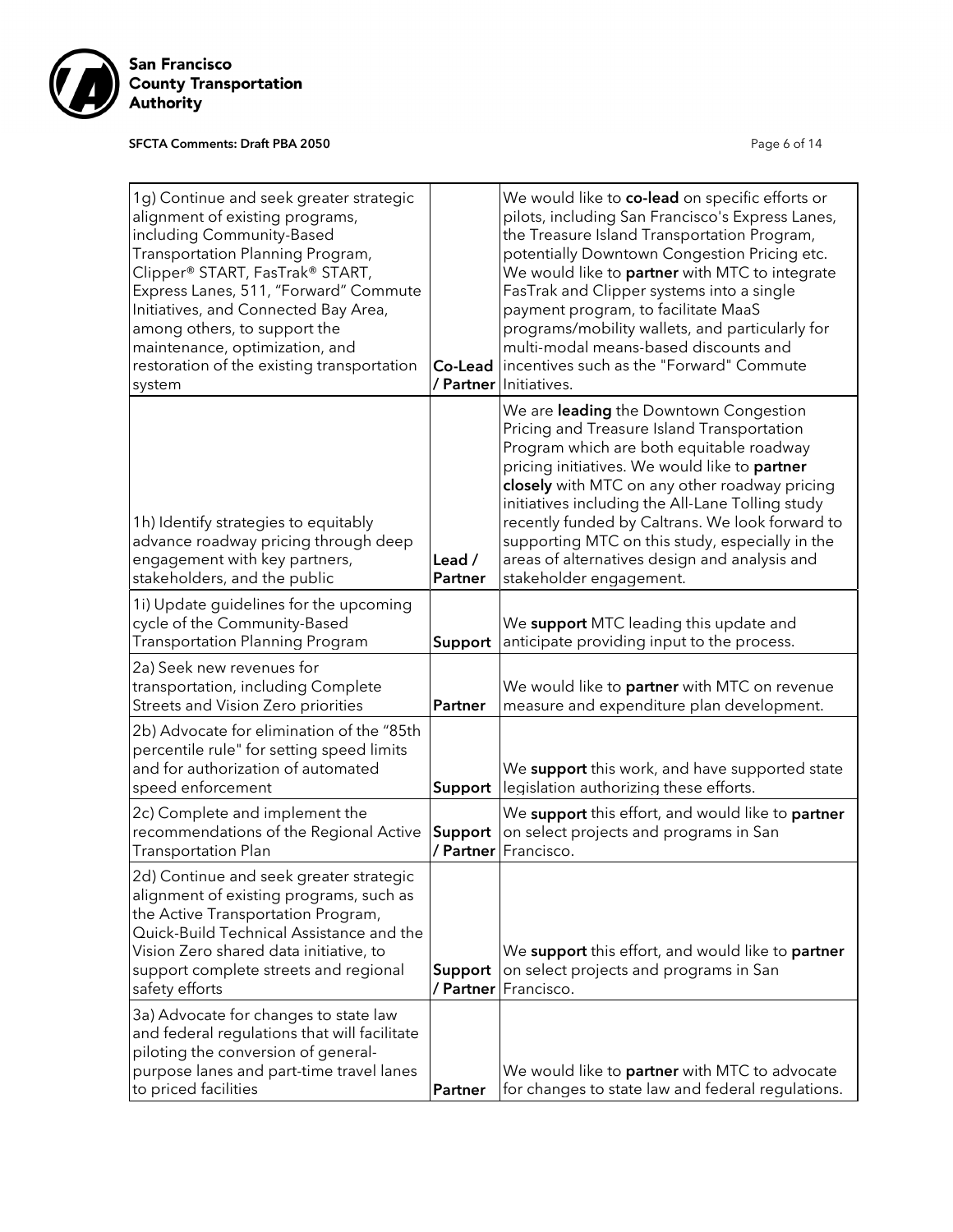

# SFCTA Comments: Draft PBA 2050 **Page 7 of 14** Page 7 of 14

| 3b) Seek new revenues for<br>transportation, including local and<br>regional transit expansion                                                                                                                                                                                      | Partner        | We would like to <b>partner</b> with MTC on revenue<br>measure and expenditure plan development.                                                                                                                                                                                                                                                                                                                                                                                                                                                                                                                                                                                                                                                                                                                                             |
|-------------------------------------------------------------------------------------------------------------------------------------------------------------------------------------------------------------------------------------------------------------------------------------|----------------|----------------------------------------------------------------------------------------------------------------------------------------------------------------------------------------------------------------------------------------------------------------------------------------------------------------------------------------------------------------------------------------------------------------------------------------------------------------------------------------------------------------------------------------------------------------------------------------------------------------------------------------------------------------------------------------------------------------------------------------------------------------------------------------------------------------------------------------------|
| 3c) Advocate for major capital projects<br>and position them for success, including<br>sequencing projects to align with<br>funding availability as well as assessing<br>their existing funding, project readiness,<br>and characteristics that support Plan Bay<br>Area 2050 goals | <b>Partner</b> | We would like to <b>partner</b> with MTC to support<br>several regional priority projects including the<br>Downtown Rail Extension and Pennsylvania<br>Alignment.                                                                                                                                                                                                                                                                                                                                                                                                                                                                                                                                                                                                                                                                            |
| 3d) Advocate for the next phase of<br>California High-Speed Rail construction<br>to connect the Central Valley to the Bay<br>Area, while partnering with state<br>agencies to seek more federal and state<br>monies for the project                                                 | Partner        | We would like to <b>partner</b> with MTC in advancing<br>efforts to bring HSR to the region, including the<br>voter-approved terminus at the Salesforce Transit<br>Center in San Francisco via the Downtown Rail<br>Extension and Pennsylvania Alignment. We urge<br>MTC to take a leadership role in developing a<br>regional HSR approach, including updating the<br>funding partner memorandum of understanding<br>and developing a strategy for the development<br>and delivery of the blended Caltrain-HSR<br>corridor, to fully implement the previously<br>agreed-upon regional strategy.                                                                                                                                                                                                                                             |
| 3e) Complete and implement the TOD<br>Policy Update to ensure land use<br>supports transit investments and access<br>to transit                                                                                                                                                     | Partner        | We would like to partner with MTC/ABAG on this<br>crucial policy update for the region, including an<br>update to Resolution 3434.                                                                                                                                                                                                                                                                                                                                                                                                                                                                                                                                                                                                                                                                                                           |
| 3f) Collaborate with local, regional, and<br>megaregional partners on major<br>transportation projects to evaluate<br>regional project delivery paradigms and<br>support improved schedule adherence<br>and reduced costs                                                           | Partner        | We would like to partner with MTC/ABAG on this<br>effort. In 2018-19, the Transportation Authority<br>convened an expert Peer Review Panel for the<br>Downtown Rail Extension project, which assessed<br>the project's governance, oversight, funding, and<br>delivery strategy. In 2020, the Transportation<br>Authority led development of a six-agency<br>memorandum of understanding to implement<br>most of the recommendations of the Panel and<br>support the Transbay Joint Powers Authority in<br>advancing the Project to ready-for-procurement<br>status. We are also working on a Capital Project<br>Delivery Best Practices White Paper. We believe<br>our experience on these projects can bring a lot<br>of lessons learned to the region as it grapples<br>with project delivery for other major<br>transportation projects. |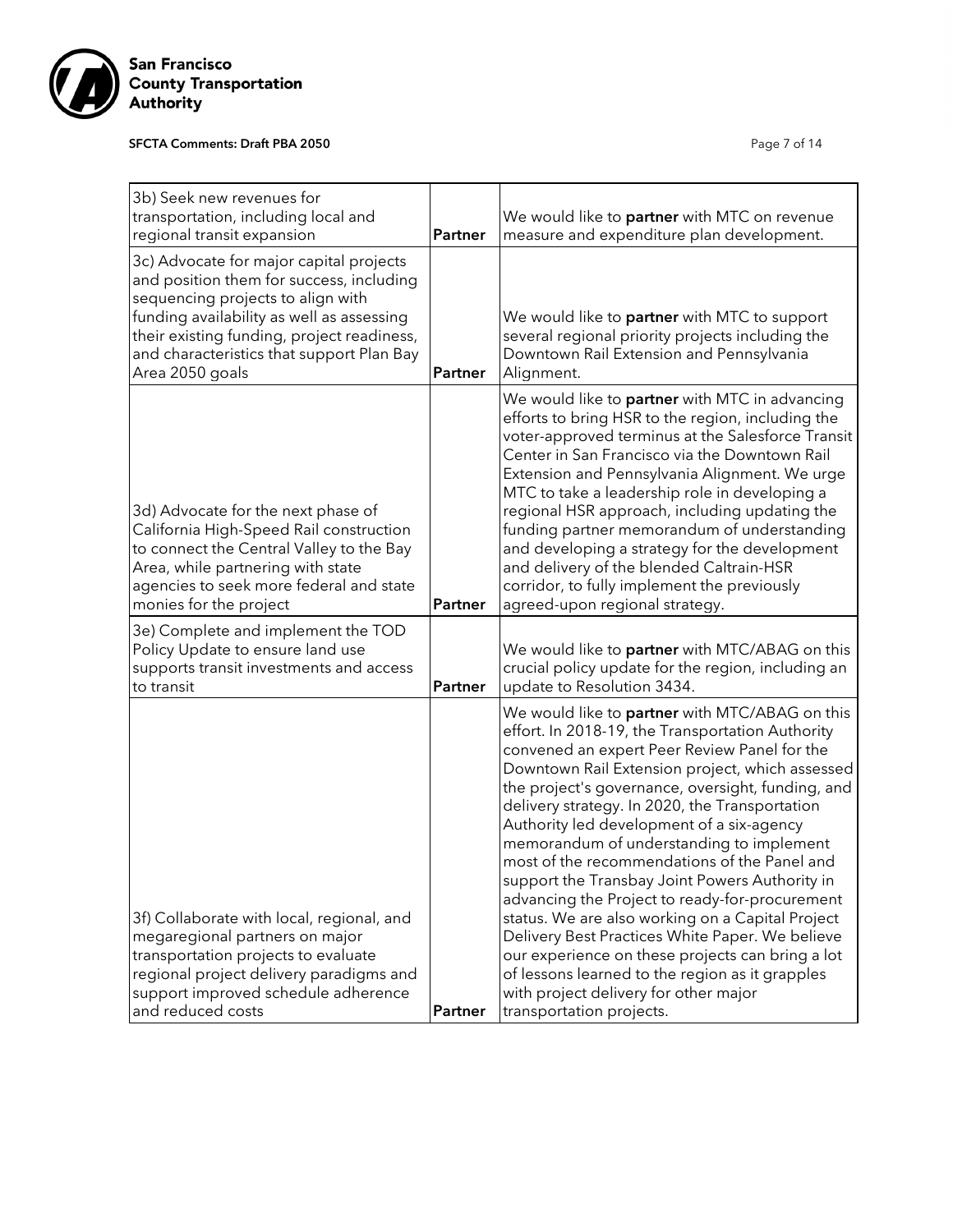

# SFCTA Comments: Draft PBA 2050 **Page 8 of 14** Page 8 of 14

| 3g) Continue and seek greater strategic<br>alignment of existing programs,<br>including the "Forward" Commute<br>Initiatives person-throughput<br>investments, transit signal priority<br>investments, and Express Lanes Network<br>expansion to support next-generation<br>transit needs | Partner              | We would like to <b>partner</b> with MTC to support<br>these types of investments as we continue to lead<br>the work on 101/280 Managed Lanes and<br>Express Bus project in San Francisco. We also<br>support the region's efforts to improve person-<br>throughput in the SFOBB corridor, including<br>near-term projects like bus priority, and long-<br>term efforts like Link21. We look forward to<br>playing key roles in all these initiatives. |
|-------------------------------------------------------------------------------------------------------------------------------------------------------------------------------------------------------------------------------------------------------------------------------------------|----------------------|--------------------------------------------------------------------------------------------------------------------------------------------------------------------------------------------------------------------------------------------------------------------------------------------------------------------------------------------------------------------------------------------------------------------------------------------------------|
| 3h) Implement the recommendations of<br>the Blue Ribbon Transit Recovery Task<br>Force, including those related to transit<br>priority, connected network planning,<br>and transit network management<br>reforms, among others                                                            | Support<br>/ Partner | We support MTC's co-leadership with transit<br>operators, and would like to partner with MTC on<br>connected network planning and transit network<br>management reforms, among others.                                                                                                                                                                                                                                                                 |
| 3i) Identify additional high-performing<br>Express Bus corridors in partnership with<br>CTAs and transit operators                                                                                                                                                                        | Partner              | We would like to partner with MTC to support<br>these types of investments as we continue to lead<br>the work on 101/280 Managed Lanes and<br>Express Bus project in San Francisco.                                                                                                                                                                                                                                                                    |
|                                                                                                                                                                                                                                                                                           |                      | We would like to <b>partner</b> with MTC on this effort,<br>and can bring our experience and expertise in<br>data analytics to the table. One way MTC could<br>better enable near-term analysis and monitoring,<br>MTC could continue to provide speed and cell<br>phone data, as well as add other "big data"<br>sources and regular household travel surveys to<br>benefit all counties' planning and evaluation<br>efforts.                         |
| 3j) Study commute patterns of essential<br>and transit-dependent workers and make<br>recommendations for network<br>modifications to better suit their mobility<br>needs                                                                                                                  | Partner              | Particularly during the pandemic recovery, we<br>strongly support prioritizing transit funding for<br>routes that serve higher numbers of low-income<br>riders and essential workers, and that are seeing<br>higher ridership numbers now, and even<br>crowded conditions, during the stay-at-home<br>orders.                                                                                                                                          |
| Housing                                                                                                                                                                                                                                                                                   |                      |                                                                                                                                                                                                                                                                                                                                                                                                                                                        |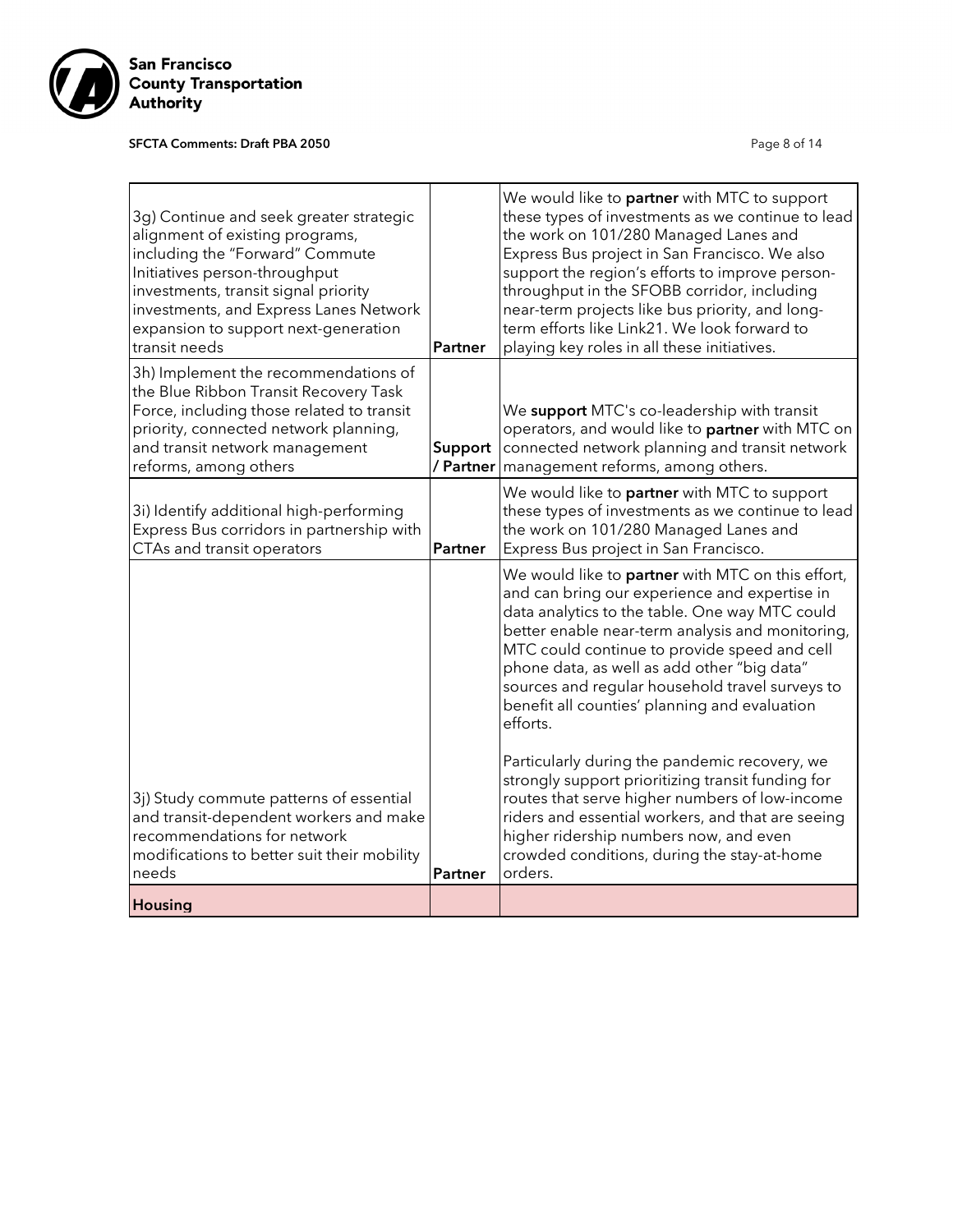

# SFCTA Comments: Draft PBA 2050 **Page 9 of 14** Page 9 of 14

| 5c) Continue and seek greater strategic<br>alignment of existing programs,<br>including financial resources and REAP-<br>funded technical assistance through the<br>Regional Housing Technical Assistance<br>Program, as well as the PDA Planning<br>and Technical Assistance Grant<br>programs, with goals of providing<br>capacity-enhancing support for local<br>jurisdictions, supporting jurisdictions with<br>plans and policies to increase the supply<br>of affordable housing, enabling local<br>governments to develop context-specific<br>inclusionary zoning and affordable<br>housing incentives, and promoting<br>planning and redevelopment<br>of malls and office parks in PDAs and<br>other Growth Geographies | Support        | We <b>support</b> this effort, and would like to <b>partner</b><br>on specific projects and programs in San<br>Francisco. In particular we would strongly<br>support increasing funding to the PDA planning<br>/ Partner and technical assistance program.                       |
|---------------------------------------------------------------------------------------------------------------------------------------------------------------------------------------------------------------------------------------------------------------------------------------------------------------------------------------------------------------------------------------------------------------------------------------------------------------------------------------------------------------------------------------------------------------------------------------------------------------------------------------------------------------------------------------------------------------------------------|----------------|----------------------------------------------------------------------------------------------------------------------------------------------------------------------------------------------------------------------------------------------------------------------------------|
| <b>Environment</b>                                                                                                                                                                                                                                                                                                                                                                                                                                                                                                                                                                                                                                                                                                              |                |                                                                                                                                                                                                                                                                                  |
| 9a) Seek new revenues for the full range<br>of resilience needs<br>9b) Advocate for legislative reforms to<br>better address climate adaptation and                                                                                                                                                                                                                                                                                                                                                                                                                                                                                                                                                                             | <b>Partner</b> | We would like to partner with MTC on revenue<br>measure and expenditure plan development. We<br>would also like to see other San Francisco<br>partners included in any regional resilience<br>funding planning, in particular, the Office of<br>Resilience and Capital Planning. |
| resilience goals and establish clear roles<br>and responsibilities for sea level rise<br>adaptation planning, funding, and<br>implementation                                                                                                                                                                                                                                                                                                                                                                                                                                                                                                                                                                                    | Support        | We support this effort, and would like to partner<br>on select projects and programs in San<br>/ Partner Francisco.                                                                                                                                                              |
| 9c) Support multi-benefit, multi-<br>jurisdictional shoreline adaptation efforts,<br>working in partnership with cities,<br>counties, and other key partners, with a<br>goal of supporting up to five adaptation<br>planning processes by 2025                                                                                                                                                                                                                                                                                                                                                                                                                                                                                  | Support        | We support this effort, and would like to partner<br>on select projects and programs in San Francisco<br>such as the Embarcadero Seawall or Ocean<br><b>/ Partner</b> Beach Master Planning effort.                                                                              |
| 9e) Develop a sea level rise funding plan<br>to support the implementation of<br>projects that reduce sea level rise risks to<br>communities, infrastructure, and ecology,<br>prioritizing green infrastructure wherever Support<br>possible                                                                                                                                                                                                                                                                                                                                                                                                                                                                                    |                | We support this effort, and would like to partner<br>on select projects and programs in San<br>/ Partner Francisco.                                                                                                                                                              |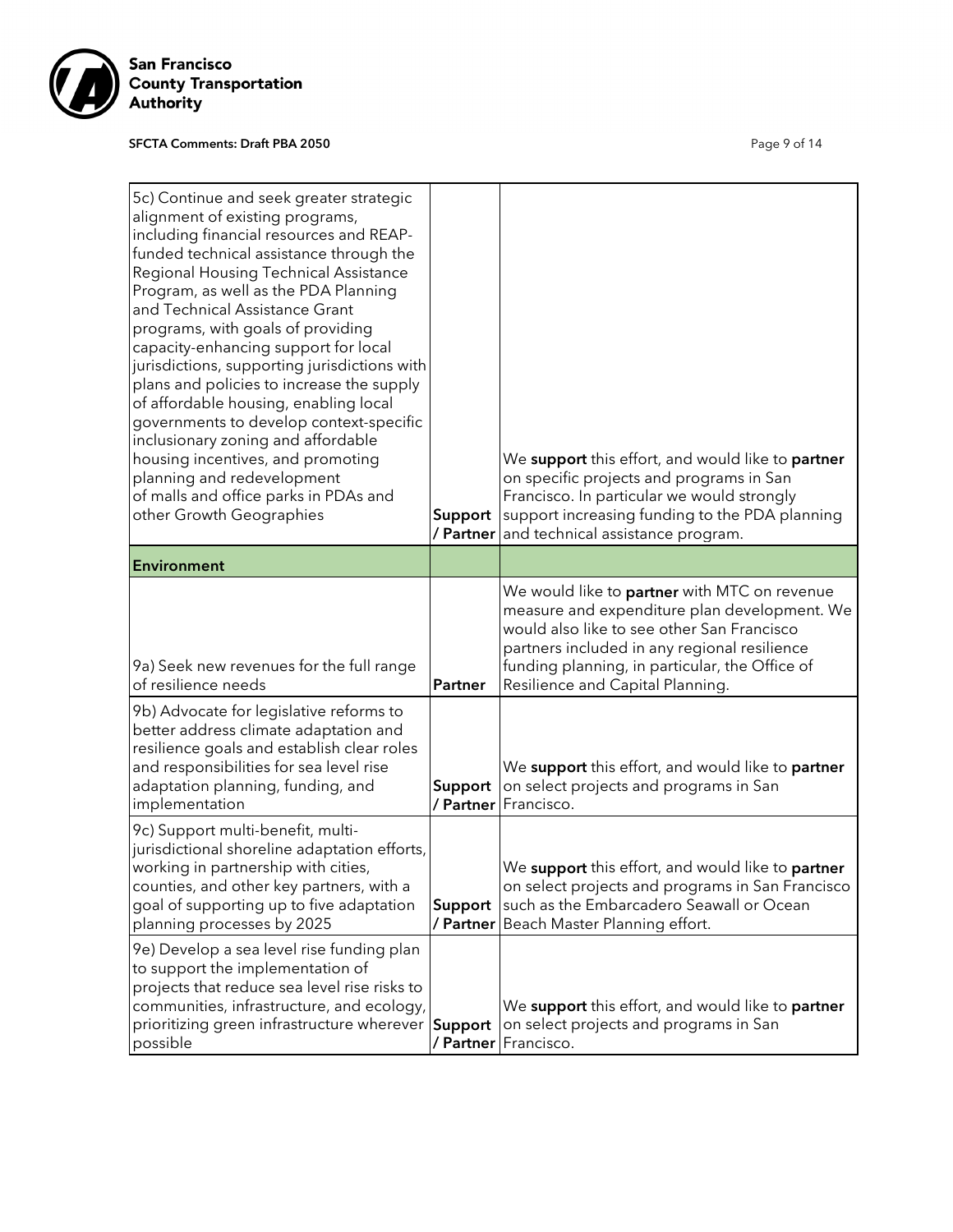

# SFCTA Comments: Draft PBA 2050 **Page 10 of 14** Page 10 of 14

| 9f) Study and identify Plan Growth<br>Geographies for resilience risk and<br>opportunities and reform Growth<br>Geography planning guidance<br>accordingly                                                                                                                                                                                    | Support              | We support this effort, and anticipate providing<br>input to the process.                                                                                                                                                                                                                 |
|-----------------------------------------------------------------------------------------------------------------------------------------------------------------------------------------------------------------------------------------------------------------------------------------------------------------------------------------------|----------------------|-------------------------------------------------------------------------------------------------------------------------------------------------------------------------------------------------------------------------------------------------------------------------------------------|
| 10a) Seek new revenues for conservation,<br>parks, recreation, and open space, with a<br>special emphasis on improving access<br>and enhancing amenities for Equity<br><b>Priority Communities</b>                                                                                                                                            | Support              | We support this effort, and anticipate providing<br>input to the process.                                                                                                                                                                                                                 |
| 10c) Revamp the Priority Conservation<br>Area (PCA) program using a data-driven<br>approach to better prioritize the most<br>critical areas for conservation, while<br>addressing a broader range of policy<br>concerns                                                                                                                       | Partner              | We would like to <b>partner</b> with MTC on this effort.<br>We believe that the original intent of the<br>program and the different categories within the<br>program should be maintained, including the<br>Urban Greening category.                                                      |
| 10d) Continue and seek greater strategic<br>alignment of existing programs,<br>including implementation of the<br>Regional Advance Mitigation Program<br>(RAMP), the San Francisco Bay Trail, San<br>Francisco Bay Area Water Trail, and<br>Quick-Build Technical Assistance to<br>support Plan Bay Area 2050's open<br>space and parks goals | Support<br>/ Partner | We support this effort, and would like to partner<br>on select projects and programs in San<br>Francisco.                                                                                                                                                                                 |
| 11a) Evaluate and seek legislative<br>authority to expand existing Bay Area<br>Commuter Benefits Program in<br>partnership with the Air District                                                                                                                                                                                              | Partner              | We would like to partner with MTC and<br>BAAQMD on evaluating the potential to expand<br>the existing Commuter Benefits Program,<br>particularly given the role that the CTAs play in<br>TDM across the region and the many different<br>agencies working in this space in San Francisco. |
| 11b) Seek new revenues for climate,<br>travel demand management and<br>electrification needs                                                                                                                                                                                                                                                  | Partner              | We would like to partner with MTC on revenue<br>source and expenditure plan development. We<br>support MTC seeking new funding for this work<br>and not redirecting existing fund sources (e.g.,<br>OBAG 3).                                                                              |
| 11c) Convene local governments, TDM<br>partners and employers to expand<br>relationships, target outreach, support<br>education, discuss metrics and share<br>data                                                                                                                                                                            | Partner              | We would like to partner with MTC on this<br>convening effort, to contribute our experiences in<br>San Francisco and as well as data and analytics.                                                                                                                                       |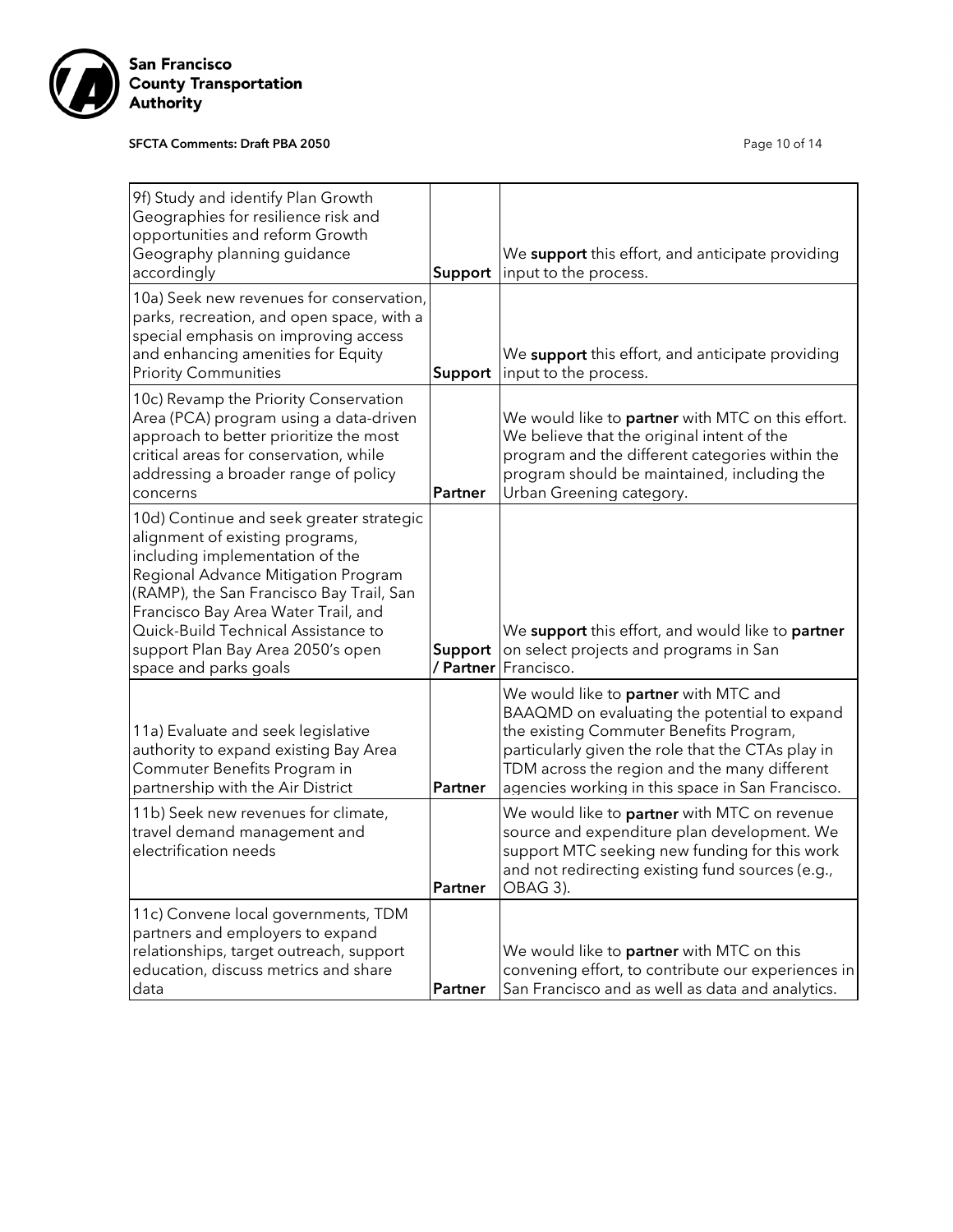

#### SFCTA Comments: Draft PBA 2050 **Page 11 of 14** Page 11 of 14

| 11d) Restructure MTC Climate Initiatives<br>Program and operational TDM programs<br>to ensure they can effectively scale over<br>the next five years, while advancing<br>existing initiatives including local parking<br>policies, Mobility Hubs, Vanpooling, Car<br>Sharing, MTC SHIFT, bikeshare and e-<br>bike incentive programs, electric vehicle<br>incentives and electric vehicle charger |                | We support this effort, and would like to partner<br><b>Support</b> on select projects and programs in San                                                          |
|---------------------------------------------------------------------------------------------------------------------------------------------------------------------------------------------------------------------------------------------------------------------------------------------------------------------------------------------------------------------------------------------------|----------------|---------------------------------------------------------------------------------------------------------------------------------------------------------------------|
| programs                                                                                                                                                                                                                                                                                                                                                                                          |                | <b>/ Partner</b>   Francisco.                                                                                                                                       |
| 11e) Evaluate and optimize the design of<br>the Bay Area Commuter Benefits<br>Program to maximize the viability of a<br>regional sustainable commute target and<br>support reductions in single-occupancy-<br>vehicle (SOV) commute trips                                                                                                                                                         | Partner        | We would like to partner with MTC and<br>BAAQMD on evaluating the existing Commuter<br>Benefits Program, which is one of multiple TDM<br>efforts across the region. |
| 11f) Identify the resources and capacities<br>necessary to implement an expanded<br>Bay Area Commuter Benefits Program at<br>both the Air District and MTC                                                                                                                                                                                                                                        | <b>Partner</b> | We may want to partner with MTC and BAAQMD<br>on this depending on the recommendations for<br>an expanded program.                                                  |

# 3. What are some key initiatives your organization is leading that support implementation of the plan's strategies as well as the plan's overall vision and goals?

The Transportation Authority is leading a number of initiatives that support the implementation of PBA 2050's strategies and the overall vision and goals.

- San Francisco Transportation Plan 2050 The San Francisco Transportation Plan (SFTP) is San Francisco's Long Range Transportation Plan that will include a constrained investment plan and a vision plan to advance the ConnectSF Vision and Goals. The SFTP will include projects to advance the strategies from the Transit Corridors Study and Streets and Freeways study, two planning efforts that define a multimodal transportation vision for San Francisco. The transit strategies include:
	- Make the system work better with aggressive maintenance and restoration
	- Deliver a five-minute network for reliable transit service City-wide
	- Increase speed, reliability, and capacity for a modern rail system
	- Build rail where bus service is not sufficient to meet demand

The streets and freeways strategies include:

- Maintain and reinvest in the current transportation system
- Prioritize transit and carpooling on our streets and freeways
- Build a complete network for walking and biking
- Prioritize safety in all investments and through targeted programs
- Repair harms and reconnect communities

The constrained investment plan will be consistent with the Plan Bay Area 2050 transportation investment strategy, while the vision will incorporate some additional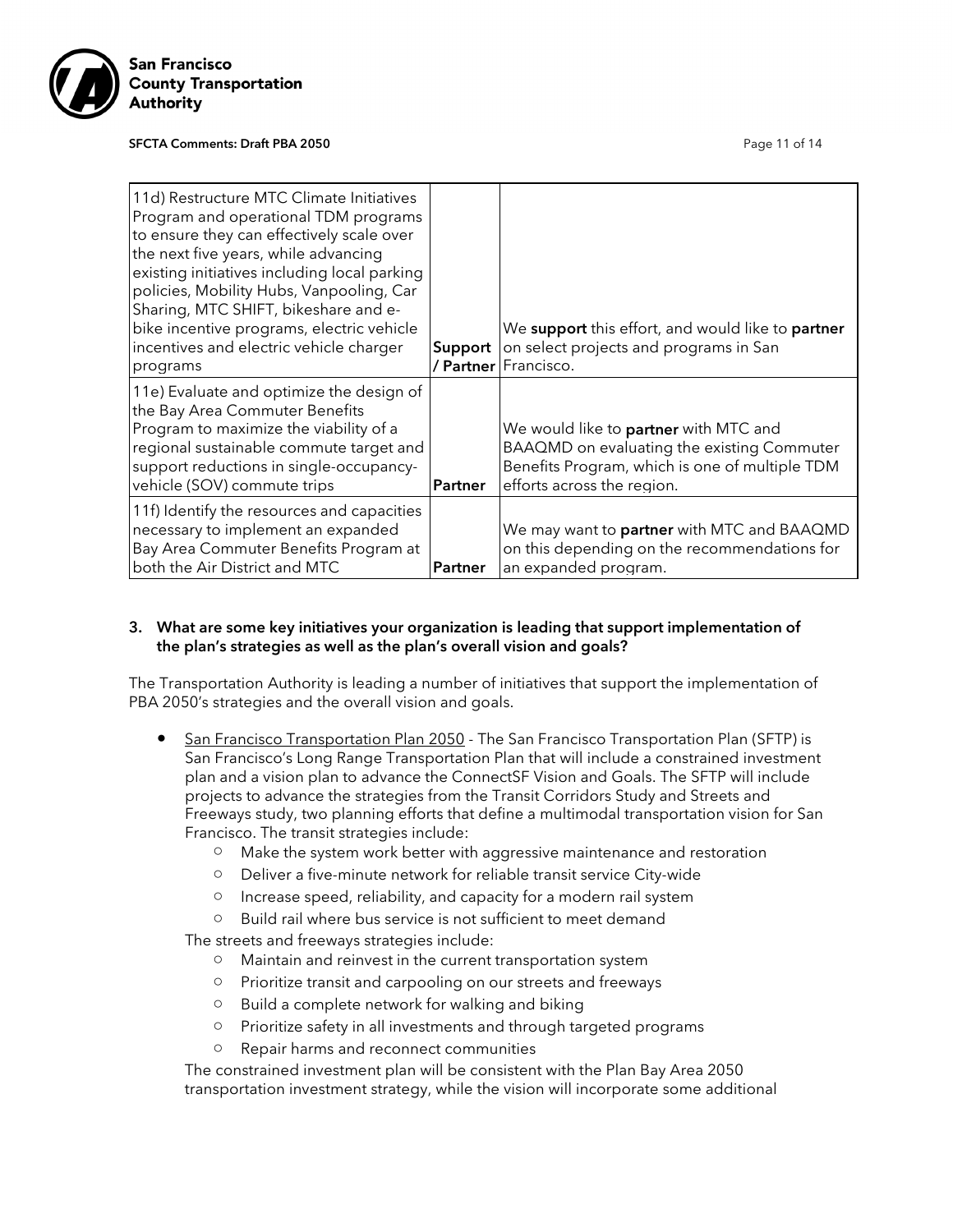

#### SFCTA Comments: Draft PBA 2050 **Page 12 of 14** Page 12 of 14

potential revenue sources to fully fund the next generation of priority projects to help in our advocacy for future updates of the regional plan.

- Downtown Congestion Pricing The Transportation Authority is currently leading a study exploring how a fee to drive in downtown San Francisco during busy hours could get traffic moving and achieve goals around street safety, clean air, and equity. Congestion pricing could help us achieve four key goals:
	- Get traffic moving so people and goods get where they need to go
	- Increase safety for people walking, biking, and driving
	- Clean the air to support public health and fight climate change
	- Advance equity by improving health and transportation for disadvantaged communities

In addition to supporting the plan's strategies, this study is consistent with MTC's Equity Platform. The best practice is to combine the congestion fee with discounts, subsidies, and incentives to make the system fair and encourage the use of sustainable transportation modes like transit, walking, and biking.

- Treasure Island Transportation Program By 2036, the Treasure Island neighborhood will grow by up to 8,000 homes—many offered at below-market rates—housing more than 20,000 new residents. Along with more housing, this new development includes extensive open space, hotels, restaurants, shops, and entertainment venues. This new activity will result in tens of thousands of additional trips to and from the island each day. The Transportation Authority is developing a transportation program for the island to ensure at least 50 percent of trips are made by walking, biking, and taking transit. In addition to supporting the plan's strategies, this study is consistent with MTC's Equity Platform. The Treasure Island Transportation Program will include a significant affordability program for low-income current residents.
- Yerba Buena Island Multi-Use Path The Yerba Buena Island (YBI) Multi-use Pathway Project will build a new bike/ped network on YBI that will make all island destinations available to people on foot or bicycle. YBI currently lacks a bicycle/pedestrian network and the streets along the proposed path do not have sidewalks or bicycle facilities. Our Project goals include building a multi-use ADA compliant bike/ped pathway connection from the existing Bay Bridge East Span bike/ped landing on YBI to the future Ferry Terminal on Treasure Island via Hillcrest Road and Treasure Island Road. This project will also connect to the future Bay Bridge West Span Skyway Project. The benefits of this Multiuse Pathway Project include promoting healthy lifestyles, supporting transit service, and helping to relieve traffic on the Bay Bridge by encouraging commuters to cross the Bay via bicycling, walking, and ferry transit.
- 101/280 Managed Lanes and Express Lanes The U.S.101/I-280 corridor connecting Silicon Valley with San Francisco is ranked one of the most congested corridors in California, carrying more than 260,000 travelers on an average weekday. Estimates of future growth indicate 100,000 additional daily trips between San Francisco and the South Bay by 2040. The corridor is an important bus and shuttle link in the regional transportation network, with Muni, SamTrans and private shuttles carrying 17,000 transit trips daily. Increased vehicle trips projected for 2040 are equal to one additional full bus per minute during peak commute hours, or 60 full buses per hour. This project supports local and regional transit strategies in the plan, as well as the regional managed lanes strategy.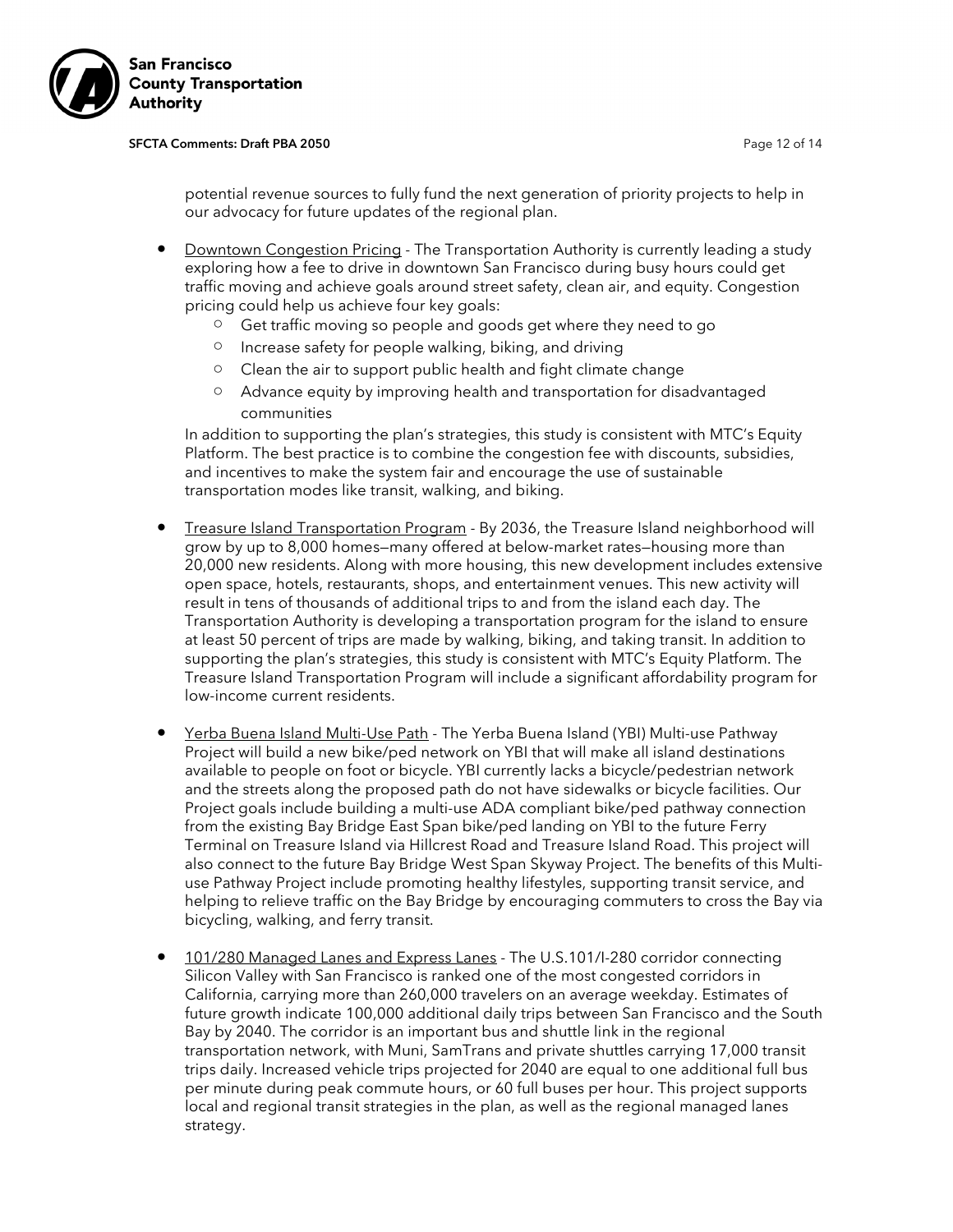

SFCTA Comments: Draft PBA 2050 **Page 13 of 14** Page 13 of 14

- **Local Revenues** The Transportation Authority is currently working to bring a Sales Tax Reauthorization measure to the ballot in June or November 2022 and is supporting SFMTA's efforts to develop additional local revenue sources to fund local transit operations, state of good repair investments, and transit enhancements. The Sales Tax Reauthorization Expenditure Plan will be consistent with the SFTP 2050, and with Plan Bay Area 2050's investment strategy.
- Downtown Rail Extension and Pennsylvania Alignment The Downtown Rail Extension project will extend Caltrain and future California High-Speed Rail service from the existing 4th and King railyard to the newly constructed Salesforce Transit Center. The project will construct a new station at 4th and Townsend streets and bring rail service to the underground train station box that was built as part of the construction of Salesforce Transit Center. The Transbay Joint Powers Authority is responsible for the Downtown Rail Extension project. In 2019, the Transportation Authority Board accepted the final report of an expert Peer Review Panel, which was convened to conduct an assessment of the project's governance, oversight, funding, and delivery strategy. In 2020, the Transportation Authority led development of a six-agency memorandum of understanding to implement most of the recommendations of the Peer Review Panel and to support the Transbay Joint Powers Authority in advancing the Project to ready-forprocurement status. The Downtown Rail Extension project will be designed to connect to a future project to continue a tunneled alignment south from 4th and Townsend along Pennsylvania Avenue. This future project, known as the Pennsylvania Avenue Extension, will avoid conflicts with 16th Street, a major east-west travel corridor serving Mission Bay. This route was also endorsed by Mayor London Breed following completion of the San Francisco Planning Department's Railyard Alignment and Benefits Study. The Transportation Authority is currently leading conceptual design study work for the Pennsylvania Avenue Extension.
- Major capital project delivery best practices Building on our Downtown Rail Extension peer review panel's work, the Transportation Authority will be completing a white paper on Major Capital Project Delivery this fall at the request of our Board.
- West Side Subway planning The Transportation Authority will be leading the study of a potential west side subway project beginning this fall. This study will complement the BART/Capitol Corridor led Link21 project, identifying the business case for a westside subway that would either be part of or connected to a new transbay rail crossing, and would include a combined land use-transportation strategy for the west side.